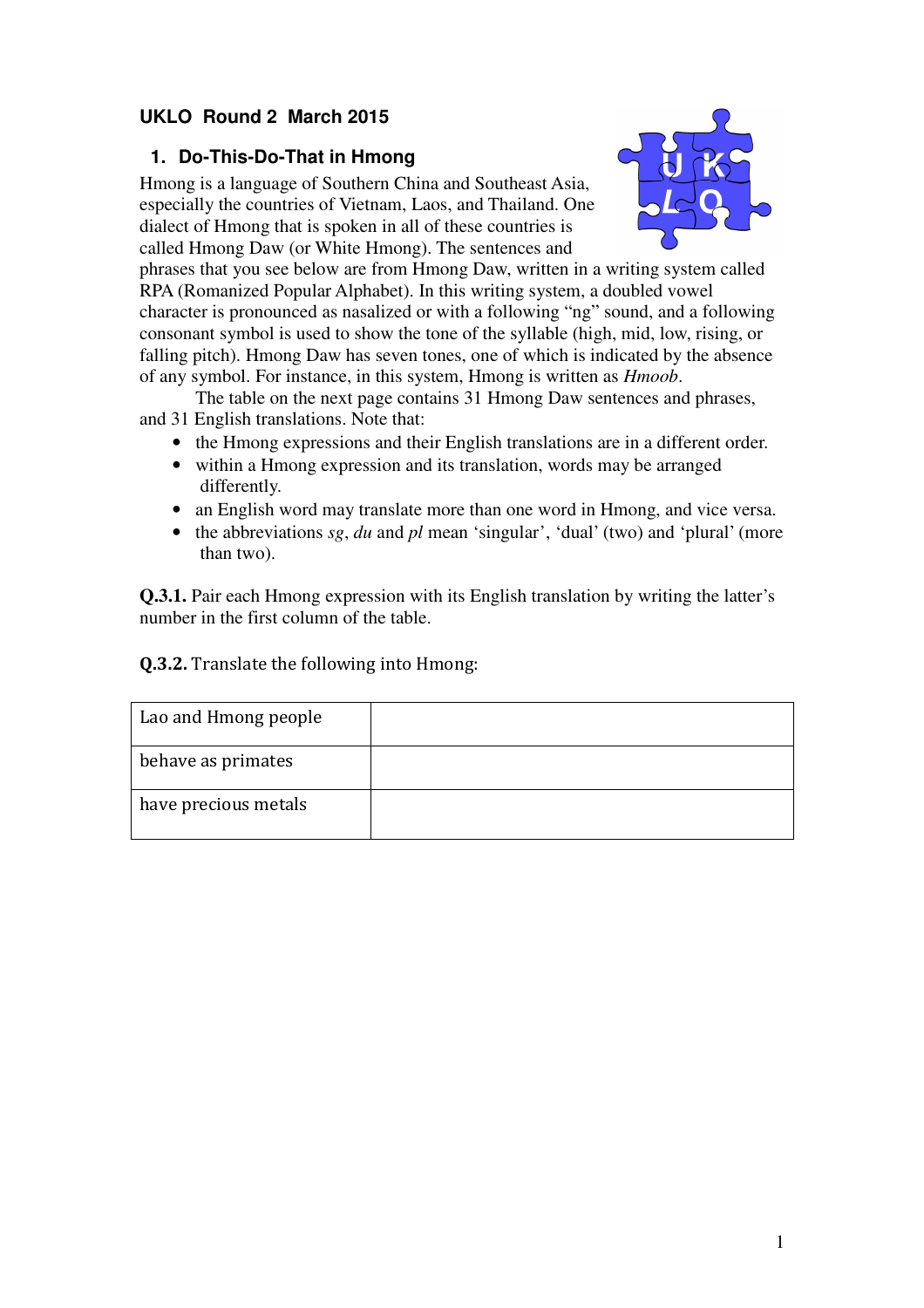| # | <b>Hmong</b>                  | $\#$ | <b>English</b>                                 |
|---|-------------------------------|------|------------------------------------------------|
|   | Neeg them nyiaj rau koj.      | 1.   | a very tall tree                               |
|   | Nej sib pom lawm.             | 2.   | behave as one group                            |
|   | phem dab phem tuag            | 3.   | grass sprouts                                  |
|   | Kuv lub tsev nqeeb phem heev. | 4.   | He planted a grass plant.                      |
|   | $Ua ib pawg.$                 | 5.   | People fear spirits.                           |
|   | Wb sib ntsib.                 | 6.   | some legal proceedings                         |
|   | Khib kuv heev.                | 7.   | He is very upset.                              |
|   | Dab tsis ntshai.              | 8.   | It offends me very much.                       |
|   | Nwg cog ib tsob tauj.         | 9.   | We (du.) are very ugly.                        |
|   | Nej tsis tau pom kuv.         | 10.  | speak Hmong language                           |
|   | Ntuj no lawm.                 | 11.  | Heaven is cold now.                            |
|   | Neeg Nplog pe mlom.           | 12.  | petition deities                               |
|   | tej plaub tej ntug            | 13.  | a band of monkeys                              |
|   | Kuv tsis tau ntsib nwg.       | 14.  | You (pl.) did not see me.                      |
|   | tsev hais plaub               | 15.  | You (pl.) see each other now.                  |
|   | neeg loj neeg siab            | 16.  | ugly as spirits and death                      |
|   | hais lus Hmoob                | 17.  | People pay silver to you.                      |
|   | sib ntsib sib pom             | 18.  | Lao people reverence images.                   |
|   | tsis khib tsis chim           | 19.  | not angry or offended                          |
|   | pe dab pe mlom                | 20.  | My grass house is very ugly.                   |
|   | ib pab liab                   | 21.  | big and tall people                            |
|   | Koj muaj kub.                 | 22.  | Apes are like people.                          |
|   | ntau pab ntau pawg            | 23.  | Spirits dont fear.                             |
|   | Nej muaj tej tsev loj.        | 24.  | You (sg.) have gold.                           |
|   | Wb phem heev.                 | 25.  | many factions                                  |
|   | Neeg ntshai dab.              | 26.  | I did not meet him.                            |
|   | Nwg chim heev.                | 27.  | worship images and spirits                     |
|   | ntsis tauj ntsis nqeeb        | 28.  | court (house of speaking legal<br>proceedings) |
|   | Cuam zoo li neeg.             | 29.  | encounter one another                          |
|   | thov ntuj thov dab            | 30.  | You (pl.) have some big houses.                |
|   | ib tsob ntoo siab heev        | 31.  | We (du.) met each other.                       |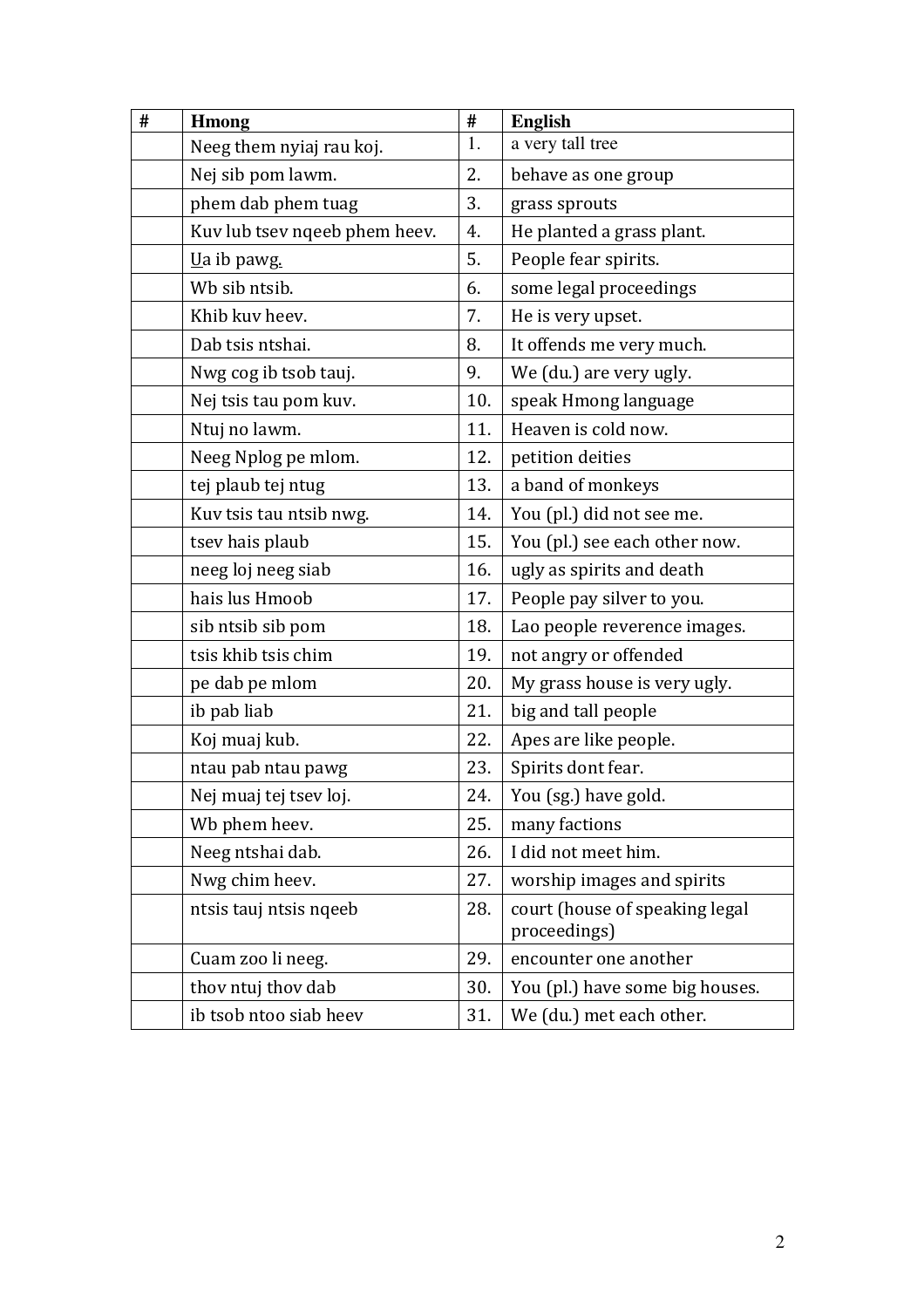# **Do-This-Do-That in Hmong**

43 points, 10 marks 3.1: 1 point per word (12) 3.2: 31 minus 1 for every missing, wrong or redundant word; ignore word order (31)

### **Q.3.1. See table on next page**

#### Q.3.2.

| Lao and Hmong people | neeg Nplog neeg Hmoob |
|----------------------|-----------------------|
| behave as primates   | ua liab ua cuam       |
| have precious metals | muaj nyiaj muaj kub   |